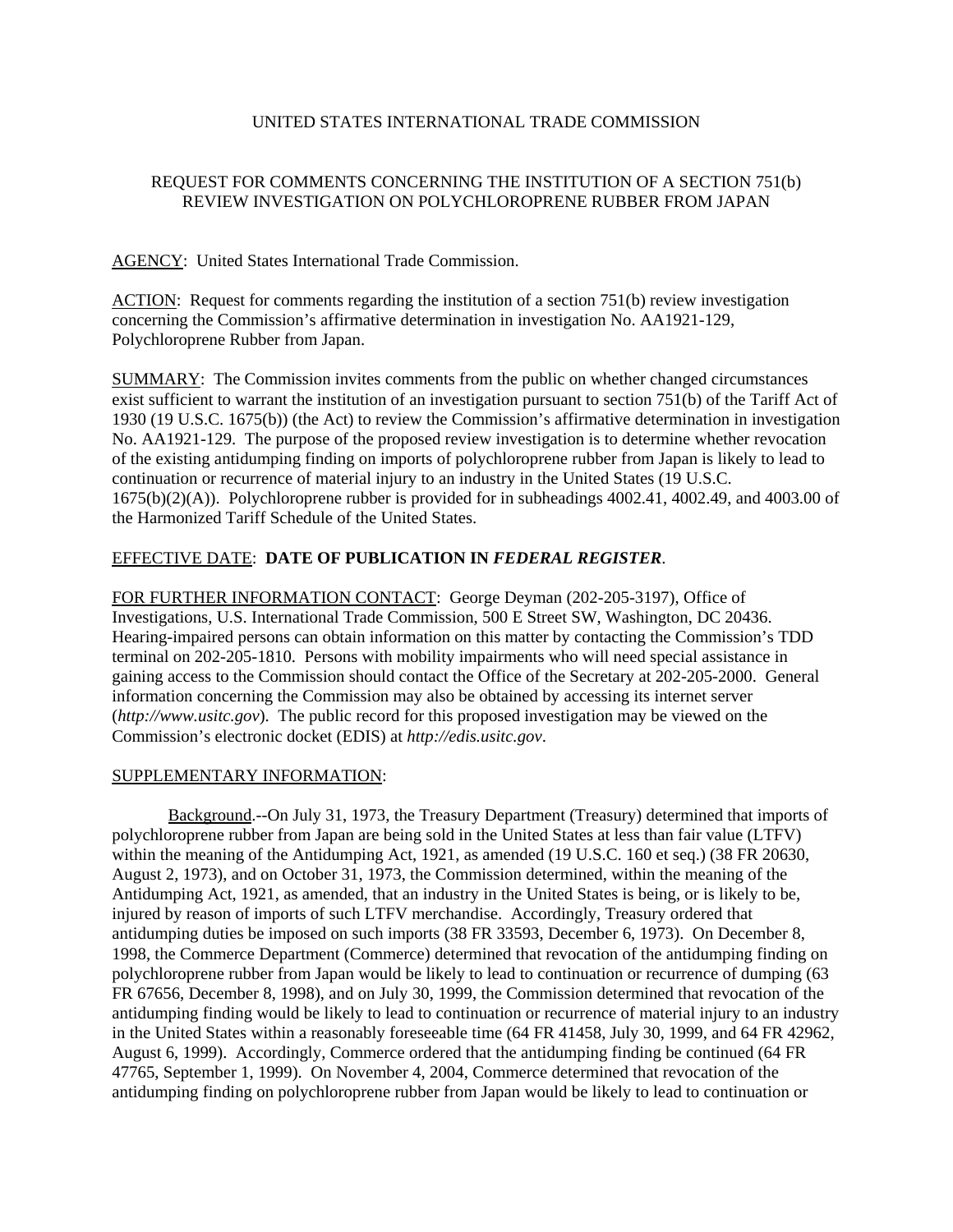recurrence of dumping (69 FR 64276, November 4, 2004), and on July 21, 2005, the Commission determined that revocation of the antidumping finding would be likely to lead to continuation or recurrence of material injury to an industry in the United States within a reasonably foreseeable time (70 FR 42101, July 21, 2005). Accordingly, Commerce again ordered that the antidumping finding be continued (70 FR 44893, August 4, 2005).

On November 22, 2005, the Commission received a request to review its affirmative determination in investigation No. AA-1921-129 pursuant to section 751(b) of the Act (19 U.S.C. § 1675(b)). The request was filed by The Gates Corp. (Gates), Denver, CO. Gates alleges that the October 2005 announcement by the Italian firm Polimeri Europa ("Polimeri"), one of the world's largest producers of polychloroprene rubber, that it was permanently closing its sole manufacturing plant is a fundamental change that constitutes changed circumstances sufficient to warrant review of the antidumping finding. Specifically, Gates contends that this development "represents a very important change in the status quo," that the loss of a supplier of this magnitude will have a major impact on the availability of supply and conditions of competition of polychloroprene rubber, that continuation of the antidumping finding undermines access to polychloroprene rubber, and that revocation of the antidumping finding is not likely to result in the continuation or recurrence of material injury to the domestic polychloroprene rubber industry.

Written comments requested.–Pursuant to section 207.45(b) of the Commission's Rules of Practice and Procedure, the Commission requests comments concerning whether the alleged changed circumstances, brought about by the closing of Polimeri's sole polychloroprene rubber plant, are sufficient to warrant institution of a review investigation.

Written submissions.–Comments must be filed with the Secretary to the Commission no later than 45 days after the date of publication of this notice in the *Federal Register*. All written submissions must conform with the provisions of section 201.8 of the Commission's rules; any submissions that contain business proprietary information must also conform with the requirements of sections 201.6, 207.3, and 207.7 of the Commission's rules. The Commission's rules do not authorize filing of submissions with the Secretary by facsimile or electronic means, except to the extent permitted by section 201.8 of the Commission's rules, as amended, 67 FR 68036 (November 8, 2002). Even where electronic filing of a document is permitted, certain documents must also be filed in paper form, as specified in II (C) of the Commission's Handbook on Electronic Filing Procedures, 67 FR 68168, 68173 (November 8, 2002).

Additional written submissions to the Commission, including requests pursuant to section 201.12 of the Commission's rules, shall not be accepted unless good cause is shown for accepting such submissions, or unless the submission is pursuant to a specific request by a Commissioner or Commission staff.

In accordance with sections 201.16(c) and 207.3 of the Commission's rules, each document filed by a party to the investigation must be served on all other parties to the investigation (as identified by either the public or BPI service list), and a certificate of service must be timely filed. The Secretary will not accept a document for filing without a certificate of service.

AUTHORITY: This notice is published pursuant to section 207.45 of the Commission's rules.